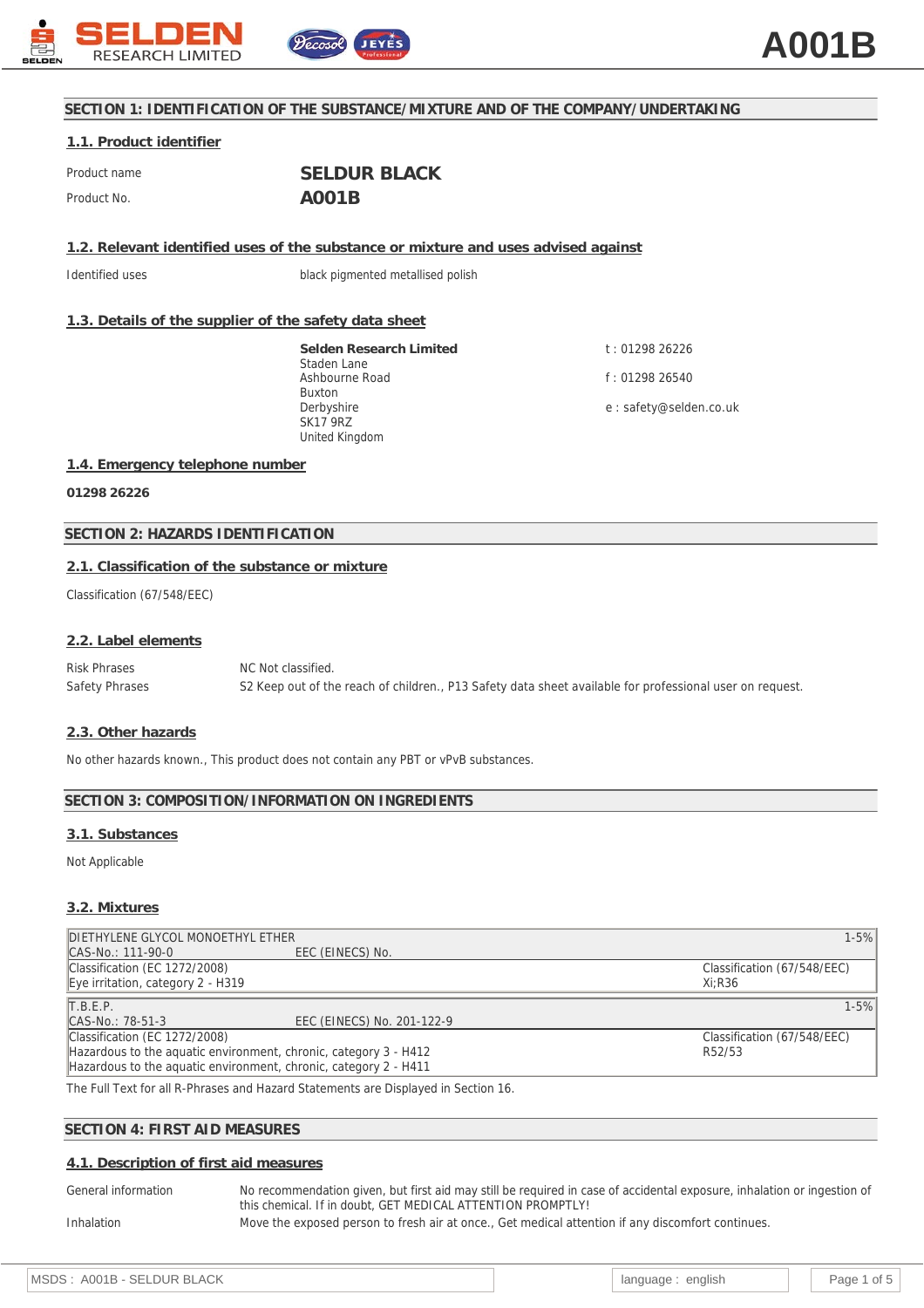



| Ingestion    | Rinse mouth thoroughly., Drink plenty of water., Get medical attention if any discomfort continues.                                                                    |
|--------------|------------------------------------------------------------------------------------------------------------------------------------------------------------------------|
| Skin contact | Remove affected person from source of contamination., Get medical attention if irritation persists after washing.                                                      |
| Eye contact  | Promptly wash eyes with plenty of water while lifting the eye lids., Continue to rinse for at least 15 minutes., Get<br>medical attention if any discomfort continues. |

## **4.2. Most important symptoms and effects, both acute and delayed**

| Ingestion    | Gastrointestinal symptoms, including upset stomach., Diarrhoea. |
|--------------|-----------------------------------------------------------------|
| Skin contact | Liquid may irritate skin.                                       |
| Eye contact  | Irritating to eyes.                                             |

# **4.3. Indication of any immediate medical attention and special treatment needed**

Treat Symptomatically.

# **SECTION 5: FIREFIGHTING MEASURES**

#### **5.1. Extinguishing media**

| Extinguishing media | This product is not flammable., Use fire-extinguishing media appropriate for<br>surrounding materials. |
|---------------------|--------------------------------------------------------------------------------------------------------|
|---------------------|--------------------------------------------------------------------------------------------------------|

#### **5.2. Special hazards arising from the substance or mixture**

Unsuitable extinguishing media

#### **5.3. Advice for firefighters**

Special Fire Fighting<br>Procedures Self contained breathing apparatus and full protective clothing must be worn in case of fire.

# **SECTION 6: ACCIDENTAL RELEASE MEASURES**

#### **6.1. Personal precautions, protective equipment and emergency procedures**

For personal protection, see section 8.

#### **6.2. Environmental precautions**

## **6.3. Methods and material for containment and cleaning up**

Stop leak if possible without risk., Absorb in vermiculite, dry sand or earth and place into containers., Flush with plenty of water to clean spillage area., Do not contaminate water sources or sewer.

#### **6.4. Reference to other sections**

For personal protection, see section 8. For waste disposal, see section 13.

# **SECTION 7: HANDLING AND STORAGE**

### **7.1. Precautions for safe handling**

Avoid spilling, skin and eye contact.

#### **7.2. Conditions for safe storage, including any incompatibilities**

Store in tightly closed original container in a dry, cool and well-ventilated place., Keep in original container.

#### **7.3. Specific end use(s)**

See product label for detailed usage and instructions.

#### **SECTION 8: EXPOSURE CONTROLS/PERSONAL PROTECTION**

MSDS : A001B - SELDUR BLACK **intervalse in the set of the set of the set of the page 2** of 5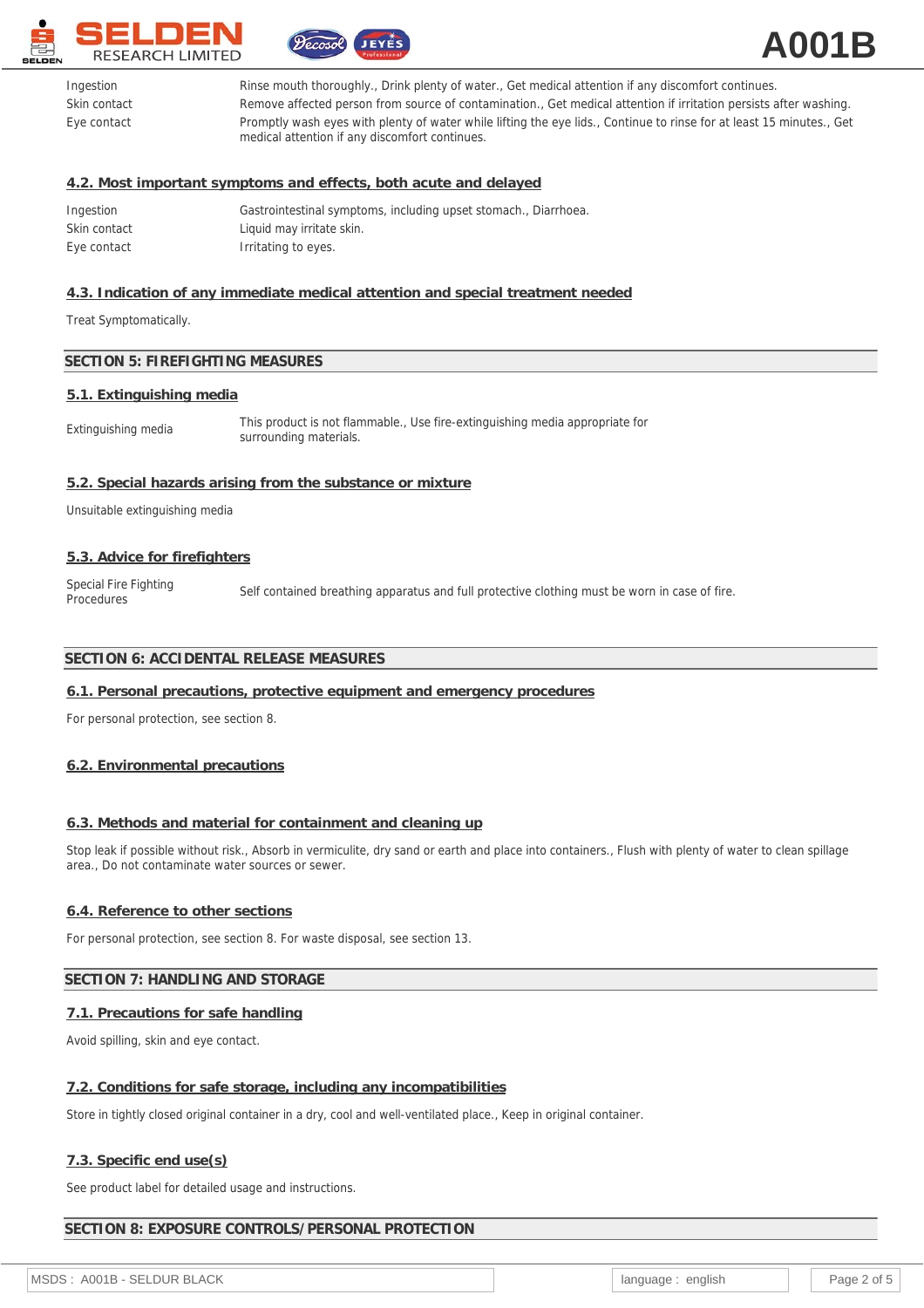



### **8.1. Control parameters**

Not applicable

**8.2. Exposure controls**

Protective equipment

Hand protection For prolonged or repeated skin contact use suitable protective gloves. Eye protection Safety glasses are not normally required. However their use is recommended where there is a risk of spray mist or splashing when using or handling product. Other Protection General workwear only

# **SECTION 9: PHYSICAL AND CHEMICAL PROPERTIES**

#### **9.1. Information on basic physical and chemical properties**

| Appearance               | Opaque, Emulsion.       |
|--------------------------|-------------------------|
| Colour                   | Black.                  |
| Odour                    | Characteristic.         |
| Relative density         | $1.027 - 1.037$ @ 20 °C |
| pH-Value, Conc. Solution | 8.5                     |
|                          |                         |

# **SECTION 10: STABILITY AND REACTIVITY**

#### **10.1. Reactivity**

Stable under normal temperature conditions., Avoid, Freezing., Mixing with any other material.

#### **10.2. Chemical stability**

Stable under normal temperature conditions., Avoid, Freezing., Mixing with any other material.

#### **10.3. Possibility of hazardous reactions**

None known

## **10.4. Conditions to avoid**

Not known.

#### **10.5. Incompatible materials**

None known

#### **10.6. Hazardous decomposition products**

Not known.

#### **SECTION 11: TOXICOLOGICAL INFORMATION**

#### **11.1. Information on toxicological effects**

| Toxicological information | No toxicological data is available for this mixture, however data can be provided for specific raw materials upon<br>request. |
|---------------------------|-------------------------------------------------------------------------------------------------------------------------------|
| Ingestion                 | Gastrointestinal symptoms, including upset stomach., Diarrhoea.                                                               |
| Skin contact              | Liquid may irritate skin.                                                                                                     |
| Eye contact               | Irritating to eyes.                                                                                                           |

# **SECTION 12: ECOLOGICAL INFORMATION**

#### **12.1. Toxicity**

Not classed as Hazardous to the Environment but release to the environment should be avoided.

| ACK<br>MS<br>BI<br>DI JR<br>A(U)<br>$- -$ |  | enalish<br>пиаоғ<br>land<br>. . |  |  |
|-------------------------------------------|--|---------------------------------|--|--|
|-------------------------------------------|--|---------------------------------|--|--|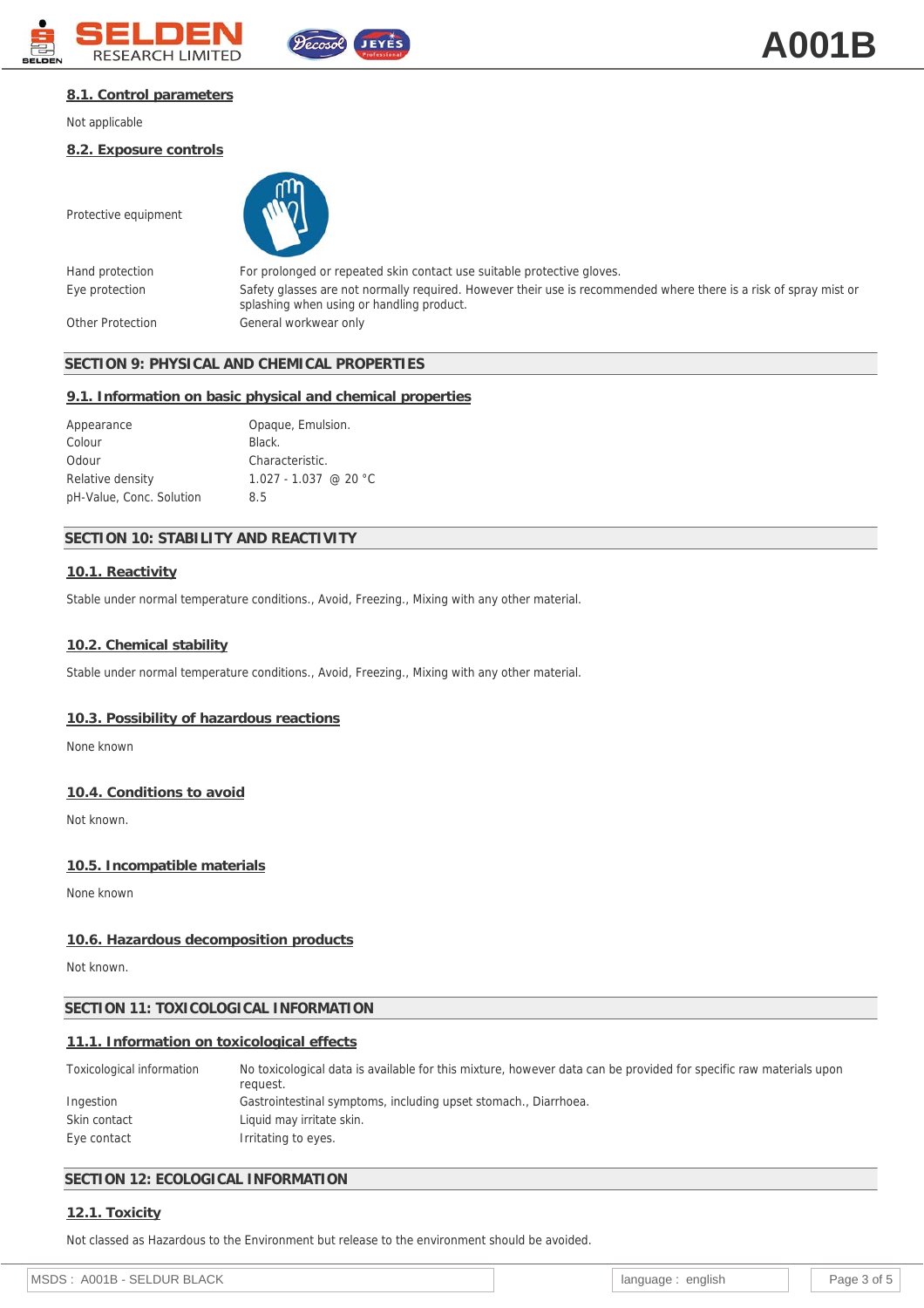

| 12.2. Persistence and degradability                                      |                                                                                                                                        |                |  |  |
|--------------------------------------------------------------------------|----------------------------------------------------------------------------------------------------------------------------------------|----------------|--|--|
| Degradability                                                            | The surfactants contained within the product comply with the biodegradability criteria as laid down in Regulation<br>(EC) No 648/2004. |                |  |  |
| 12.3. Bioaccumulative potential                                          |                                                                                                                                        |                |  |  |
| Bioaccumulative potential                                                | The product does not contain any substances expected to be bioaccumulating.                                                            |                |  |  |
| 12.4. Mobility in soil                                                   |                                                                                                                                        |                |  |  |
| Mobility:                                                                | The product contains substances, which are water soluble and may spread in water systems.                                              |                |  |  |
| 12.5. Results of PBT and vPvB assessment                                 |                                                                                                                                        |                |  |  |
| This product does not contain any PBT or PvB substances                  |                                                                                                                                        |                |  |  |
| 12.6. Other adverse effects                                              |                                                                                                                                        |                |  |  |
| None known                                                               |                                                                                                                                        |                |  |  |
| SECTION 13: DISPOSAL CONSIDERATIONS                                      |                                                                                                                                        |                |  |  |
| 13.1. Waste treatment methods                                            |                                                                                                                                        |                |  |  |
|                                                                          | Dispose of waste and residues in accordance with local authority requirements.                                                         |                |  |  |
| SECTION 14: TRANSPORT INFORMATION                                        |                                                                                                                                        |                |  |  |
|                                                                          |                                                                                                                                        |                |  |  |
| 14.1. UN number<br>UN No. (ADR/RID/ADN)                                  |                                                                                                                                        | 8              |  |  |
|                                                                          |                                                                                                                                        |                |  |  |
| 14.2. UN proper shipping name<br>Proper Shipping Name:<br>Not applicable |                                                                                                                                        |                |  |  |
| 14.3. Transport hazard class(es)                                         |                                                                                                                                        |                |  |  |
| <b>Transport Labels</b>                                                  |                                                                                                                                        | Not Applicable |  |  |
| 14.4. Packing group                                                      |                                                                                                                                        |                |  |  |
| 14.5. Environmental hazards                                              |                                                                                                                                        |                |  |  |
| Environmentally Hazardous substance/Marine Pollutant                     | No                                                                                                                                     |                |  |  |
| 14.6. Special precautions for user                                       |                                                                                                                                        |                |  |  |
| <b>Tunnel Restriction Code</b>                                           |                                                                                                                                        | n/a            |  |  |
|                                                                          |                                                                                                                                        |                |  |  |

# **14.7. Transport in bulk according to Annex II of MARPOL73/78 and the IBC Code**

Not relevant

# **SECTION 15: REGULATORY INFORMATION**

# **15.1. Safety, health and environmental regulations/legislation specific for the substance or mixture**

UK Regulatory References The Control of Substances Hazardous to Health Regulations 2002 (S.I 2002 No. 2677) with amendments. Environmental Listing Rivers (Prevention of Pollution) Act 1961., Control of Pollution (Special Waste Regulations) Act 1980. Statutory Instruments The Chemicals (Hazard Information and Packaging for Supply) Regulations 2009 (S.I 2009 No. 716). Approved Code Of Practice Classification and Labelling of Substances and Preparations Dangerous for Supply.